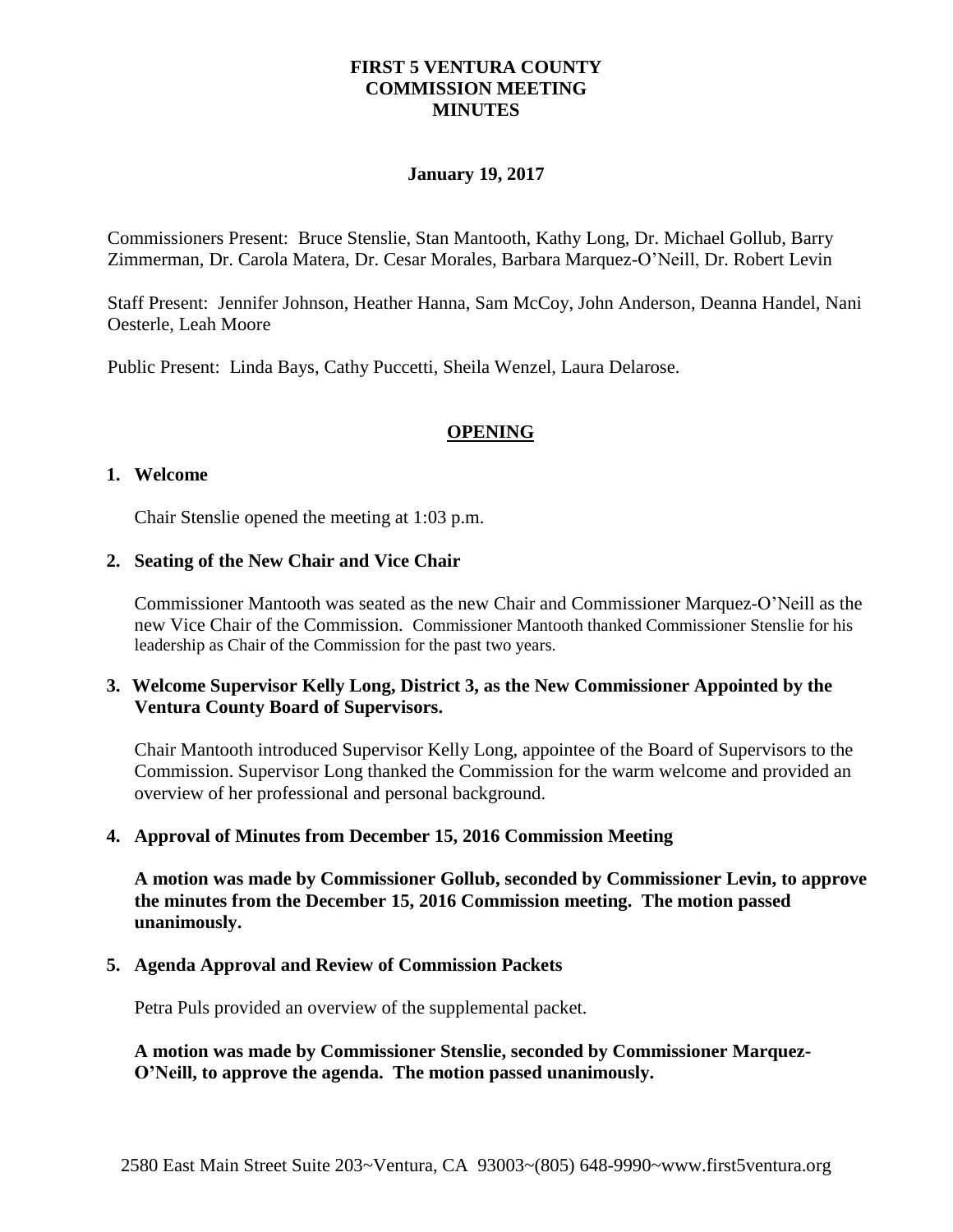### **6. Public Comments/Correspondence**

There were no comments from the public.

## **7. Presentation: Ventura Neighborhood for Learning – Parent and Child Together Parent Mural Project – Cathy Puccetti, Director,**

Petra Puls introduced Cathy Puccetti, Director of the First 5 Ventura Neighborhood for Learning (VNFL) to present the Parent and Child Together Parent Mural Project. Cathy thanked the Commission for their time and introduced her staff, Sheila Wenzel and Laura Delarosa, who are staff at the Mid-Town Family Resource Center. Cathy gave a brief history of the Parent and Child Together Classes (PACT), noting that the Ventura Neighborhood for Learning (VNfL) embraced the concept of PACT in FY 2003-04. She stated that by FY 2005-2006 VNfL served 80 parents and children. Cathy noted that this year, 11 years later, VNfL has served 434 parents and children, with 5400 class contacts by the end of December 2016. Cathy then introduced Sheila Wenzel to explain the PACT Mural Project.

Sheila advised that the idea of the project came from brainstorming ideas to promote StoryFest by involving more parents. Sheila explained that the photos show parents and children interacting and quotes are provided in their home language. Sheila and Laura shared several parent anecdotes and how the program impacts individual families. Sheila then told the Commission how proud she is to be a part of the organization.

Chair Mantooth thanked Cathy and her staff for helping to prepare children to be ready for school and bringing the photographs. Commissioner Gollub thanked them for the presentation and asked how VNfL or First 5 will deal with parents' concerns regarding immigration. Cathy noted that the trust between parents and staff enables them to help parents when needed. Commissioner Gollub asked if there was need for an official policy, to which Chair Mantooth responded that school districts plan to respond as more information becomes available. Commissioner Matera thanked Cathy and her staff and commented how truly beautiful the mural is, and how it gives the Commission a real sense of who they serve. Commissioner Long thanked them for the help they give to families. Commissioner Morales noted that this kind of high level personalization goes a long way to make people feel valued and safe. He also noted that some school districts have declared themselves as safe havens, which would extend to NfL's onsite.

## **CONSENT AGENDA**

## **8. Receive and File the First 5 Ventura County Financial Reports as of November 30, 2016.**

**A motion was made by Commissioner Zimmerman, seconded by Commissioner Morales, to approve the consent agenda. The motion passed unanimously.**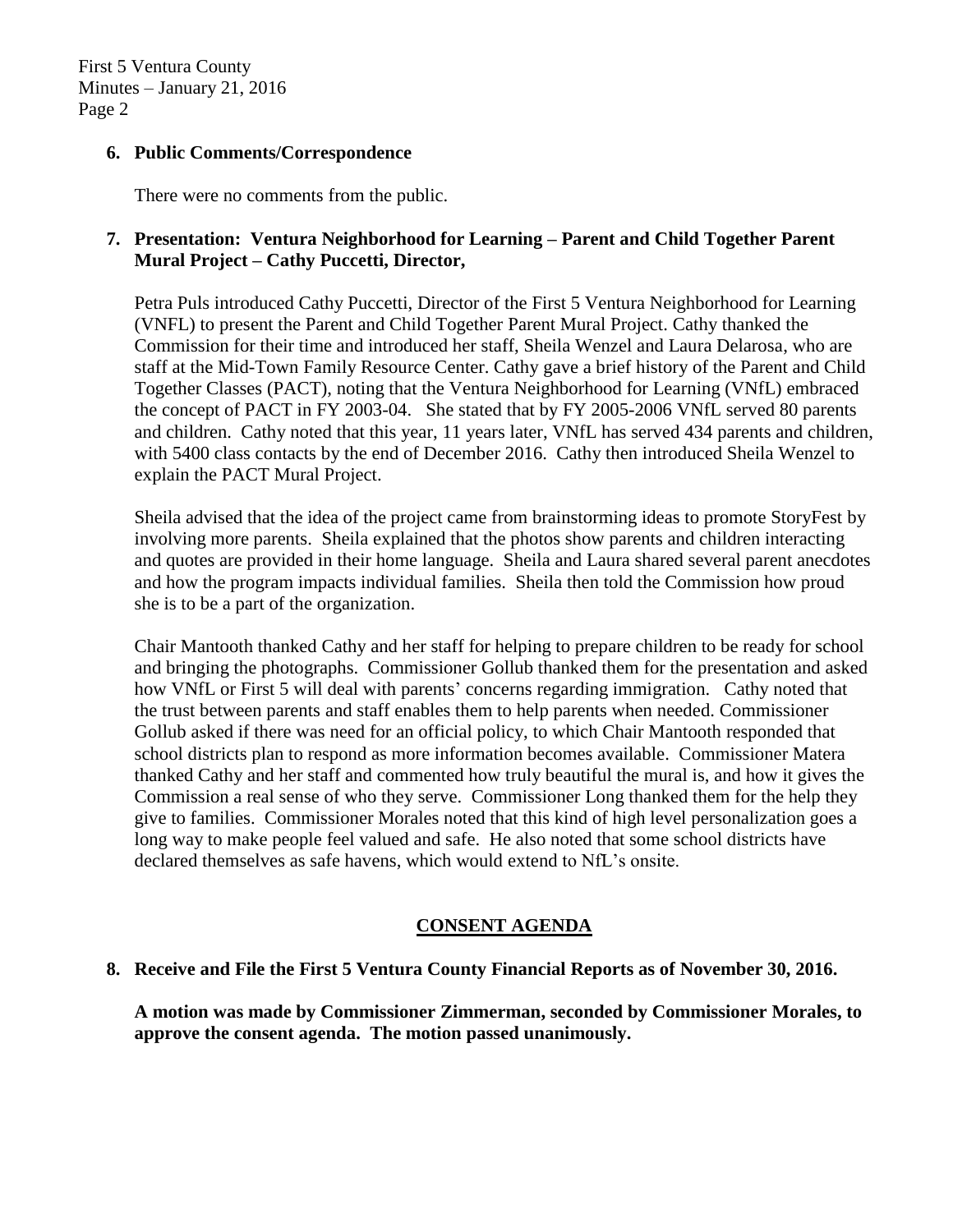First 5 Ventura County Minutes – January 21, 2016 Page 3

# **REGULAR AGENDA**

### **9. Report of Committees a. Administration and Finance Committee**

1) Recommendation to adopt policy for use of unspent funds

Chair Mantooth stated that the Administration and Finance Committee met on January 13, 2017 and reviewed the proposed recommendation. He then introduced Jennifer Johnson to give an overview. Jennifer advised that with the approval of three-year allocations (FY 2016-19), the Commission's approved boilerplate contract established that funded partners may be allowed to utilize unspent funds within that three-year period. She noted that the policy outlines the parameters for the use of unspent funds. Jennifer noted that staff developed procedures for funded partners to request unspent fund, which were vetted at the Committee level. She stated that funded partners also provided input on the policies and procedures. Jennifer noted that available funding must be used by June 30, 2019 and is subject to the minimum match requirement. She also noted that requests for funding for services already funded by other First 5 resources and for ongoing operating expenses for new infant/toddler/preschool spaces will not be considered. She advised that the Executive Director would approve any requests under \$50,000.00, requests over \$50,000.00 shall be approved by the Commission.

Chair Mantooth asked Jennifer if the \$50,000.00 threshold was chosen to coincide with current procurement standards, to which Jennifer responded yes. Commissioner Levin asked about the \$50,000.00 threshold and what other \$50,000.00 items are being approved. Jennifer explained that the Executive Director can select and approve vendors and contractors up to that threshold, as long as the dollars are budgeted. Commissioner Stenslie commented that the funds have already been approved in the contract, and using the unspent funds would be an adjustment to their work plan.

**A motion was made by Commissioner Gollub, seconded by Commissioner Stenslie, to adopt a policy for use of unspent funds by funded partners and authorize Executive Director to approve requests and amend contracts to incorporate approved unspent funds for use by June 30, 2019. The motion passed unanimously.** 

### 2) Progress Report

Commissioner Mantooth reported on the Committee's annual review of the Commission's investment plan. The Committee reviewed market rates to determine whether funds beyond one year operating should remain in the County pool, LAIF, or be invested externally for FY 2017- 18. After reviewing current market rates, and the Committee determined funds should remain in the County pool for FY 2017-18.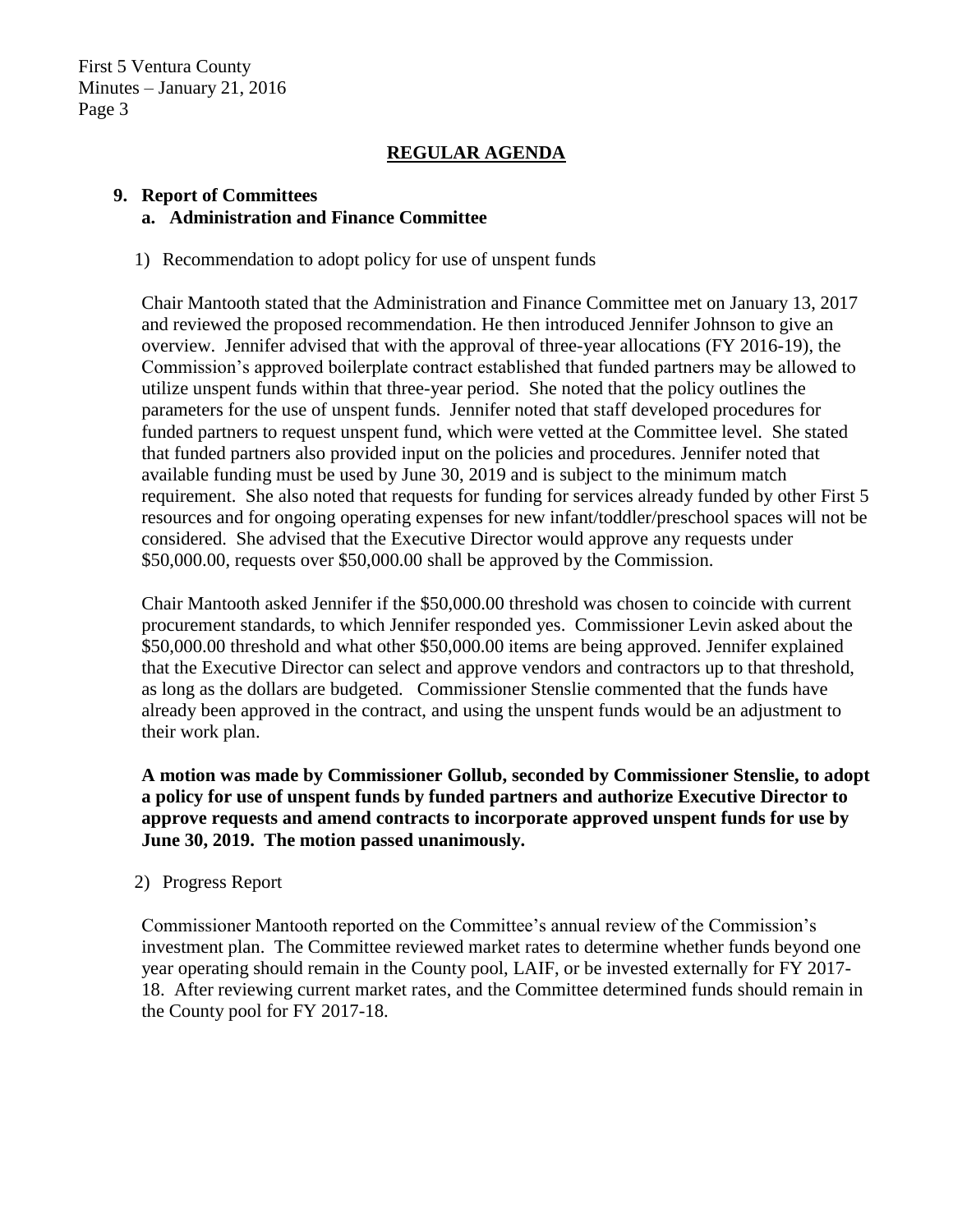## **10. Recommendation to approve revised FY 2017-19 funding allocation for Ventura County Office of Education (VCOE) for the Quality Rating and Improvement System (QRIS)**

 Chair Mantooth and Commissioner Morales recused themselves from this item. Commissioner Marquez-O'Neill assumed the duties of Chair.

Petra Puls gave an overview of the recommendation noting that in December 2015, the Commission approved three-year allocation of local First 5 funds to the Ventura County Office of Education (VCOE). She also noted that a few months later, they increased the allocation to \$793,140.00 for one fiscal year in anticipation of F5CA's approval of Ventura's Impact grant application. Petra noted that this recommendation would extend the increase through the remainder of VCOE's current contract. She gave an overview of First 5 California IMPACT, noting that there are 147 sites being served and these additional dollars help to expand to private providers.

Commissioner Zimmerman asked for a definition of the private sites. Petra explained that First 5 IMPACT builds on Race to the Top efforts, which directed F5VC to prioritize publicly funded programs (Head start, State Preschool). She explained that they are now able to expand to private center based programs and family childcare homes.

**A motion was made by Commissioner Matera, seconded by Commissioner Long, to approve to approve revised FY 2017-19 funding allocation of \$793,140 for Ventura County Office of Education (VCOE) for implementing the Quality Rating and Improvement System (QRIS) program from July 1, 2017 through June 30, 2019 for a total amount not to exceed \$1,586,280. The motion passed unanimously.**

Commissioner Marquez-O'Neill invited Commissioner Mantooth back to the room and turned the duties of Chair back to Commissioner Mantooth.

## **11. Resource Development Discussion**

Chair Mantooth invited Petra Puls to walk the Commission through the Resource Development Discussion.

Petra noted that in December, the Commission held a special retreat to discuss the findings and recommendations from Netzel-Grigsby on how to address declining revenues. She referred to the document in the Commission Packet and provided a brief overview. Petra then asked the Commission for any additional questions or comments on the retreat.

Chair Mantooth noted that not only is this an organizational shift, but a philosophical one. He agrees with a need for a smaller group to explore this further. Commissioner Stenslie stated that while he is not convinced that the answer is fundraising, a solution to declining revenues needs to be found. Commissioner Long agreed with focusing on outcomes and raising public awareness. Chair Mantooth stated that even individuals who know of F5VC and its purpose are not awareness of the issues regarding declining funding.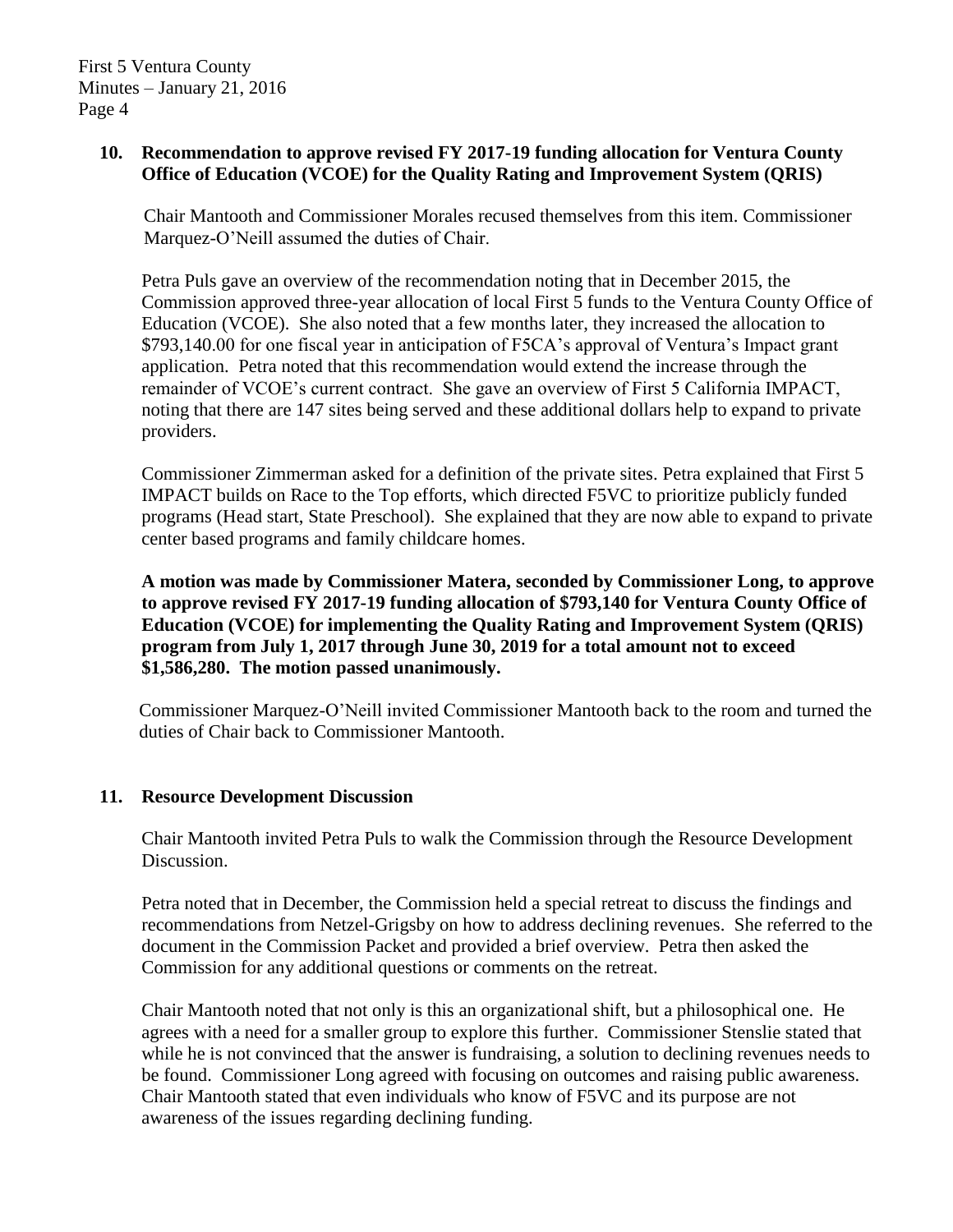First 5 Ventura County Minutes – January 21, 2016 Page 5

> Chair Mantooth suggested a Resource Development Taskforce be formed and nominated Commissioner Stenslie to head the Taskforce. Commissioner Stenslie accepted the nomination. Commissioner Morales asked about lobbying efforts being done in Sacramento on the behalf of First 5, and Petra advised that state-level advocacy efforts are occurring. Commissioner Stenslie noted that the Commission should not limit their Resource Development efforts to the suggestions from Netzel-Grigsby, and should explore other resources for funding as well. Commissioner Matera commented that it is important to understand what the needs are and then respond accordingly with the resources available at that time, noting that there are new preschool grants and funding related to ESSA coming soon. Chair Mantooth commented that state funding for additional preschool spots has been put on "Pause" for at least one year. Chair Mantooth then thanked Commissioner Stenslie for volunteering, and asked for any other volunteers, to which Commissioner Levin and Commissioner Zimmerman affirmed. Commissioner Gollub noted that in Thousand Oaks, there is very little knowledge of First 5 programs and suggested to first raise awareness before fundraising efforts commence.

**A motion was made by Commissioner Morales, seconded by Commissioner Marquez-O'Neill, to establish a Resource Development Taskforce. The motion passed unanimously.**

## **12. Discussion and consideration of changes to Executive Directors Objectives and Performance Goals FY 2016-17**

Chair Mantooth gave a brief overview of the item and invited Petra to expand on that overview. Petra advised that historically, the Executive Directors Performance Goals are approved at the time of the Performance Evaluation. This year the Performance Goals were not approved due to Claudia Harrison's medical leave. She also provided a brief description of the minor revisions reflected in the handout.

**A motion was made by Commissioner Zimmerman, seconded by Commissioner Long, to approve the revised Executive Director Objectives and Performance Goals for FY 2016-17. The motion passed unanimously.**

### **13. Recommendation to form an Ad Hoc Recruitment and Selection Task Force**

Chair Mantooth introduced the recommendation by noting that when First 5 lost Claudia, the Commission was very fortunate that staff was able to step in to keep things moving. He also noted that it is important to find a permanent replacement for this position and recommended forming a Task Force to discuss the options available for selecting a new Executive Director. He volunteered to Chair the task force and asked for a few other volunteers. Commissioner Morales, Commissioner Matera, and Commissioner Stenslie volunteered to be part of the Task Force.

**A motion was made by Commissioner Marquez-O'Neill, seconded by Commissioner Gollub to establish an Ad Hoc Recruitment and Selection Task Force charged with developing a process for identifying a permanent Executive Director. The motion passed unanimously.**